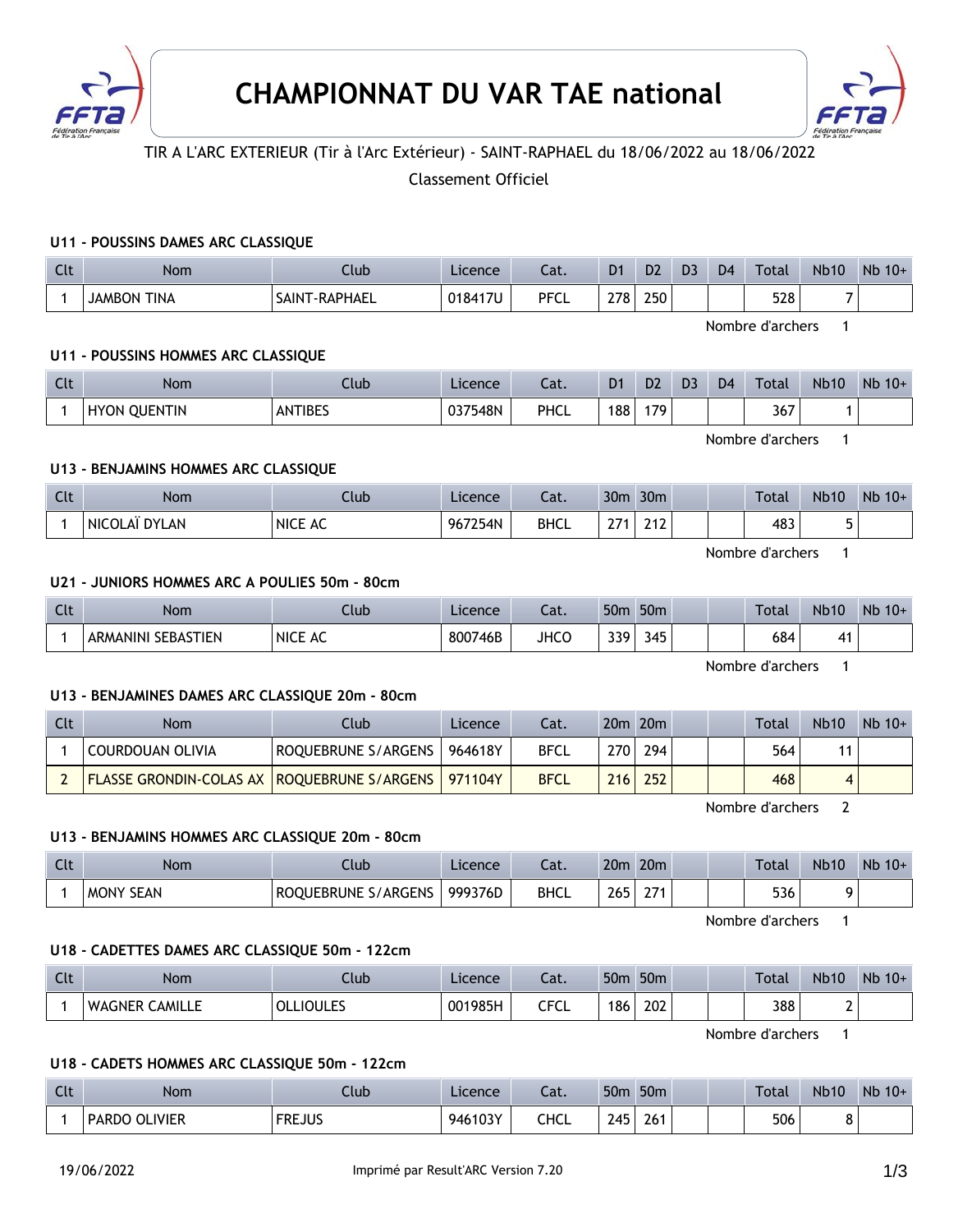|  |  | $\sim$ $-$<br><b>NOL</b><br>, , , | $-$ | 988024P | <b>HCL</b><br>___ | 20<br>$\gamma$<br>$- -$<br>____ | <i>' Д</i> |  |  | 494<br>$\cdot$<br>and the contract of the con- | $\mathbf{A}$ |  |
|--|--|-----------------------------------|-----|---------|-------------------|---------------------------------|------------|--|--|------------------------------------------------|--------------|--|
|--|--|-----------------------------------|-----|---------|-------------------|---------------------------------|------------|--|--|------------------------------------------------|--------------|--|

Nombre d'archers 2

### **SENIORS 1 DAMES ARC CLASSIQUE 50m - 122cm**

| Clt                      | Nom                    | Club              | Licence | Cat.  | 50 <sub>m</sub> | 50 <sub>m</sub> | 50 <sub>m</sub> 50 <sub>m</sub> | Total | <b>Nb10</b> | $Nb$ 10+ |
|--------------------------|------------------------|-------------------|---------|-------|-----------------|-----------------|---------------------------------|-------|-------------|----------|
|                          | <b>GUYON EMILIE</b>    | <b>OLLIOULES</b>  | 743171V | S1FCL | 284             | 316             |                                 | 600   | 20          |          |
| $\overline{\phantom{0}}$ | <b>FOURNIER OCEANE</b> | <b>DRAGUIGNAN</b> | 983380S | S1FCL | 196             | 231             |                                 | 427   |             |          |

Nombre d'archers 2

# **SENIORS 1 HOMMES ARC CLASSIQUE 50m - 122cm**

| Clt | <b>Nom</b>               | Club                 | Licence | Cat.               |     | 50 <sub>m</sub> 50 <sub>m</sub> |  | Total | <b>Nb10</b>       | $Nb$ 10+ |
|-----|--------------------------|----------------------|---------|--------------------|-----|---------------------------------|--|-------|-------------------|----------|
|     | <b>CECCARELLI THOMAS</b> | <b>OLLIOULES</b>     | 745336Y | S1HCL              | 314 | 307                             |  | 621   | 5                 |          |
|     | NEBOUT DYLAN             | <b>SAINT-RAPHAEL</b> | 867633E | S <sub>1</sub> HCL | 245 | 261                             |  | 506   | ∍<br>$\mathsf{D}$ |          |

Nombre d'archers 2

# **SENIORS 2 DAMES ARC CLASSIQUE 50m - 122cm**

| Clt | <b>Nom</b>                | Club                     | Licence | Cat.               |     | 50 <sub>m</sub> 50 <sub>m</sub> |  | <b>Total</b> | <b>Nb10</b> | $Nb$ 10+ |
|-----|---------------------------|--------------------------|---------|--------------------|-----|---------------------------------|--|--------------|-------------|----------|
|     | NICOLAÎ JULIE             | NICE AC                  | 977395L | S <sub>2</sub> FCL | 290 | 279                             |  | 569          | 11          |          |
|     | <b>TASCHER NADEGE</b>     | ROQUEBRUNE S/ARGENS      | 926278Z | S <sub>2</sub> FCL | 282 | 286                             |  | 568          | 13          |          |
| 3   | <b>DUCHENE MICHELLE</b>   | NICE AC                  | 973141M | S <sub>2</sub> FCL | 265 | 301                             |  | 566          | 15          |          |
| 4   | <b>GHIAZZA SABINE</b>     | <b>TRANS EN PROVENCE</b> | 002186B | S <sub>2</sub> FCL | 300 | 266                             |  | 566          | 14          |          |
| 5   | <b>FRANCOIS STEPHANIE</b> | <b>TOULON</b>            | 875826K | S <sub>2</sub> FCL | 291 | 267                             |  | 558          | 11          |          |
| 6   | <b>MEYER VALERIE</b>      | SAINT-RAPHAEL            | 936972Y | S <sub>2</sub> FCL | 248 | 243                             |  | 491          |             |          |
|     | <b>RICHARD KARINE</b>     | ROQUEBRUNE S/ARGENS      | 841935X | S <sub>2</sub> FCL | 251 | 218                             |  | 469          | 4           |          |

Nombre d'archers 7

# **SENIORS 2 HOMMES ARC CLASSIQUE 50m - 122cm**

| <b>Clt</b> | <b>Nom</b>                    | Club                | Licence | Cat.               |     | 50 <sub>m</sub> 50 <sub>m</sub> |  | <b>Total</b> | <b>Nb10</b> | $Nb$ 10+ |
|------------|-------------------------------|---------------------|---------|--------------------|-----|---------------------------------|--|--------------|-------------|----------|
|            | KOCHERT SEBASTIEN             | TRANS EN PROVENCE   | 004537G | S <sub>2</sub> HCL | 274 | 281                             |  | 555          | 6           |          |
|            | LE COQ BRUNO                  | ROQUEBRUNE S/ARGENS | 467486M | S <sub>2</sub> HCL | 275 | 274                             |  | 549          | 4           |          |
|            | <b>COLLIN XAVIER</b>          | <b>BRIGNOLES</b>    | 957045S | S <sub>2</sub> HCL | 274 | 263                             |  | 537          | 5           |          |
| 4          | <b>AYRAL BENOIT</b>           | <b>LA VERDIERE</b>  | 931344F | S <sub>2</sub> HCL | 268 | 263                             |  | 531          | 8           |          |
| 5          | <b>DURAND BRUNO</b>           | MONACO (MON)        | 8728195 | S <sub>2</sub> HCL | 255 | 254                             |  | 509          | 4           |          |
| 6          | <b>COURBE-MICHOLLET ETIEN</b> | <b>TOULON</b>       | 975058W | S <sub>2</sub> HCL | 243 | 251                             |  | 494          | 3           |          |
|            | STORK CHRISTOPHE              | SAINT-RAPHAEL       | 022735M | S <sub>2</sub> HCL | 225 | 237                             |  | 462          |             |          |

Nombre d'archers 7

# **SENIORS 3 DAMES ARC CLASSIQUE 50m - 122cm**

| Clt | <b>Nom</b>                 | Club             | Licence | Cat.  |     | 50m 50m |  | <b>Total</b> | <b>Nb10</b> | $Nb$ 10+ |
|-----|----------------------------|------------------|---------|-------|-----|---------|--|--------------|-------------|----------|
|     | <b>GAUTHIER CHANTAL</b>    | <b>BRIGNOLES</b> | 973891C | S3FCL | 244 | 267     |  | 511          |             |          |
|     | <b>MARQUEZ MARIE-JOSEE</b> | <b>FREJUS</b>    | 364779Z | S3FCL | 251 | 253     |  | 504          |             |          |

Nombre d'archers 2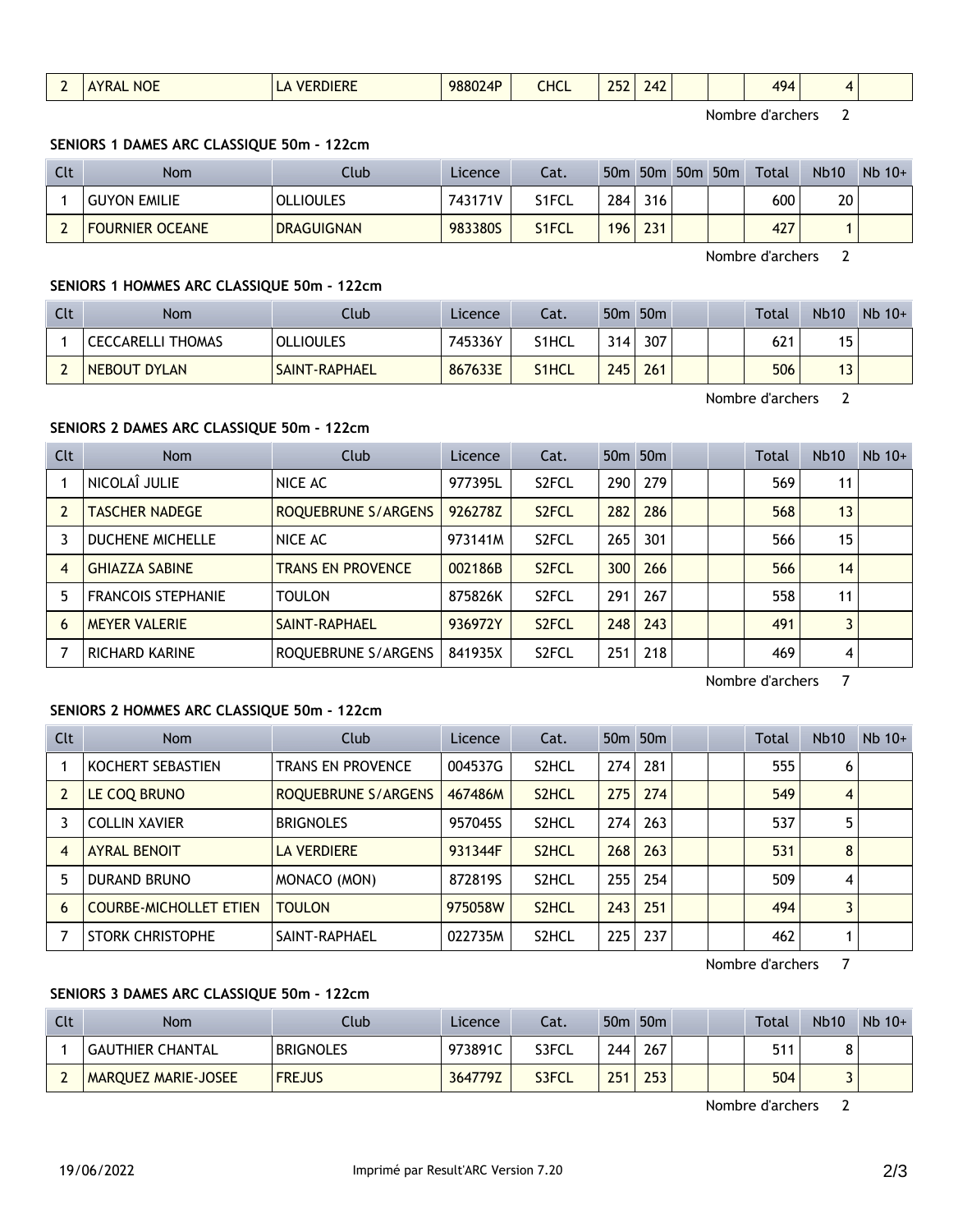### **SENIORS 3 HOMMES ARC CLASSIQUE 50m - 122cm**

| Clt | <b>Nom</b>              | Club                    | Licence | Cat.  |     | 50 <sub>m</sub> 50 <sub>m</sub> |  | Total | <b>Nb10</b> | $Nb$ 10+ |
|-----|-------------------------|-------------------------|---------|-------|-----|---------------------------------|--|-------|-------------|----------|
|     | LAFITTE CHRISTIAN       | <b>TOULON</b>           | 758518B | S3HCL | 287 | 285                             |  | 572   |             |          |
|     | <b>GAUTHIER MICHEL</b>  | <b>BRIGNOLES</b>        | 973892D | S3HCL | 265 | 260                             |  | 525   | 4           |          |
|     | SERPI LUIGI             | <b>CANNES MANDELIEU</b> | 772481D | S3HCL | 236 | 242                             |  | 478   | 6           |          |
|     | <b>BALASTEGUI SERGE</b> | SAINT-RAPHAEL           | 681972Z | S3HCL | 242 | 231                             |  | 473   |             |          |

Nombre d'archers 4

# **SENIORS 2 HOMMES ARC A POULIES 50m - 122cm**

| $\Gamma$<br>$\sim$ | <b>Nom</b>               | Llub                            | Licence | $\sim$<br>-al.                 | 50 <sub>m</sub> | 50 <sub>m</sub> |  | <b>Total</b> | <b>Nb10</b> | Nb<br>$10+$ |
|--------------------|--------------------------|---------------------------------|---------|--------------------------------|-----------------|-----------------|--|--------------|-------------|-------------|
|                    | <b>REMY</b><br>VAN NEVEL | <b>T-RAPHAEL</b><br><b>AINT</b> | 979229E | S <sub>2</sub> HC <sub>O</sub> | $\sim$<br>JJJ   | 334             |  | 667          | ററ<br>20    |             |

Nombre d'archers 1

# **SENIORS 3 HOMMES ARC A POULIES 50m - 122cm**

| Clt | <b>Nom</b>           | Club                | Licence | Cat.  |      | 50 <sub>m</sub> 50 <sub>m</sub> |  | Total | <b>Nb10</b> | $Nb$ 10+ |
|-----|----------------------|---------------------|---------|-------|------|---------------------------------|--|-------|-------------|----------|
|     | DUVAL THIERRY        | ROQUEBRUNE S/ARGENS | 664979D | S3HCO | 341  | 345                             |  | 686   | 41          |          |
|     | LA ROSA FRANCOIS     | <b>VIARMES</b>      | 643608Z | S3HCO | 3331 | 337                             |  | 670   | 33          |          |
|     | <b>GRANDJEAN LUC</b> | ROQUEBRUNE S/ARGENS | 601278N | S3HCO | 328  | 332                             |  | 660   | 27          |          |
| 4   | SANTORO FRANCESCO    | SAINT-RAPHAEL       | 593726E | S3HCO | 308  | 319                             |  | 627   | 25          |          |
|     | ADAM JEANCLAUDE      | SAINT-RAPHAEL       | 955435S | S3HCO | 297  | 298                             |  | 595   | 13          |          |

Nombre d'archers 5

# **SENIORS HOMMES ARC NU 50m - 122cm**

| $\mathsf{C}$<br>นเ | Nom           | Ilub         | Licence | Lat.  | D <sub>1</sub> | D <sub>2</sub> | D <sub>3</sub> | D <sub>4</sub> | <b>Total</b> | <b>Nb10</b> | Nb<br>$10+$ |
|--------------------|---------------|--------------|---------|-------|----------------|----------------|----------------|----------------|--------------|-------------|-------------|
|                    | ' JEAN-MICHEL | :RDIERE<br>◡ | 605461K | S3HBB | 263            | 246            |                |                | 509          | 4           |             |

Nombre d'archers 1

Nombre total d'archers 41

**Club Organisateur**

1383128 LES ARCHERS DE ST RAPHAEL/VALESCURE

**Arbitre Responsable** 

M. GIRARDOT JEAN-LUC

**Liste des arbitres 825105D - M. GIRARDOT JEAN-LUC / 834297V - M. CARIOU MARC /** 

**Liste des entraîneurs**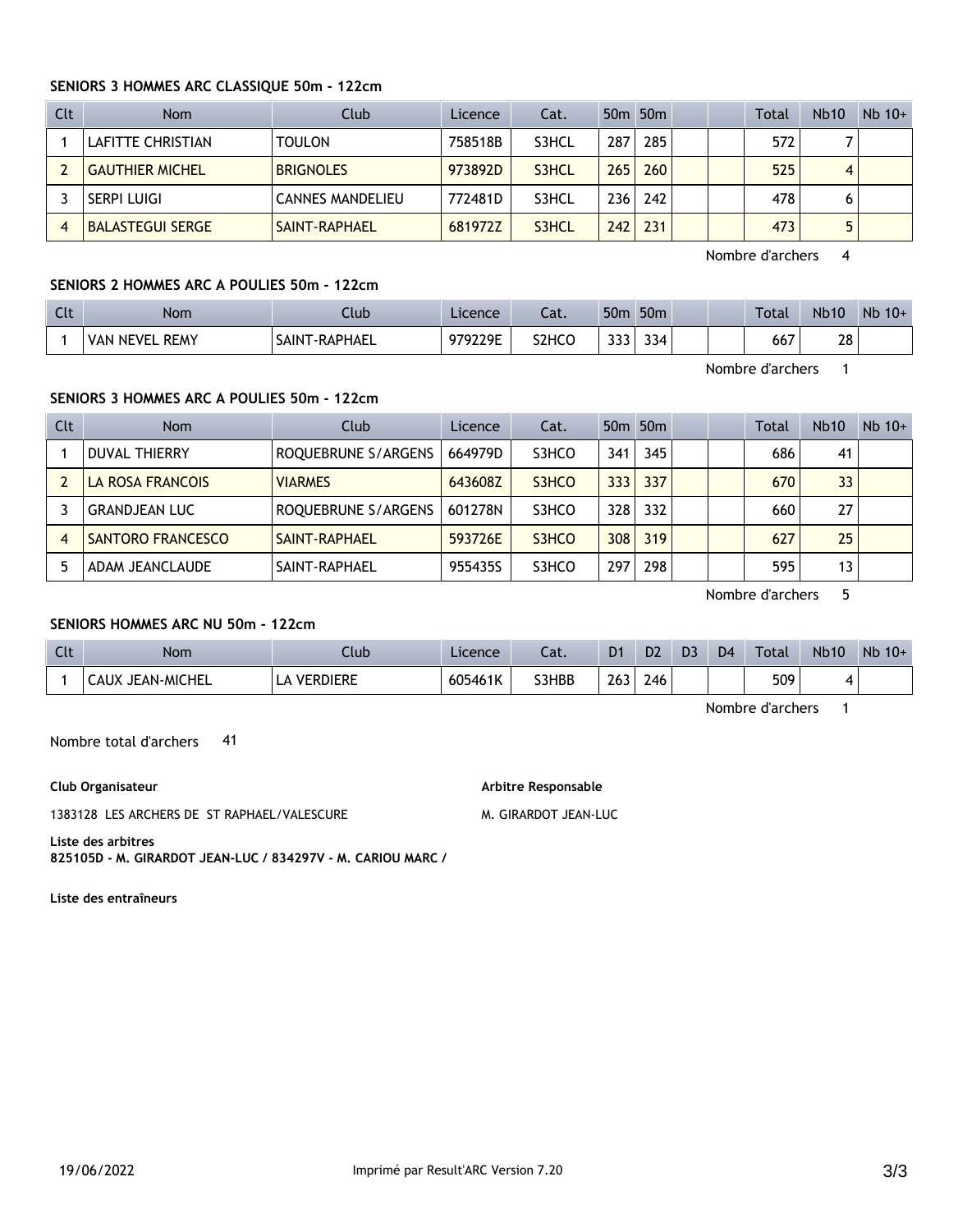



# TIR A L'ARC EXTERIEUR (Tir à l'Arc Extérieur) - SAINT-RAPHAEL du 18/06/2022 au 18/06/2022

### Classement Officiel

#### **U11 - POUSSINS DAMES ARC CLASSIQUE**

| $\sim$<br>r c | Nom                   | Jlub               | Licence | Cat.        | D1  | D <sub>2</sub> | D <sub>3</sub> | D <sub>4</sub> | Total | <b>Nb10</b> | Nb 10+ |
|---------------|-----------------------|--------------------|---------|-------------|-----|----------------|----------------|----------------|-------|-------------|--------|
|               | TINA<br><b>JAMBON</b> | T-RAPHAEL<br>SAINT | 018417U | <b>PFCL</b> | 198 | 267            |                |                | 465   |             |        |

Nombre d'archers 1

#### **U11 - POUSSINS HOMMES ARC CLASSIQUE**

| Clt | Nom                                | Club                   | Licence | Cat. | D <sub>1</sub> | D <sub>2</sub> | D <sub>3</sub> | D <sub>4</sub> | Total | <b>Nb10</b> | $Nb$ 10+ |
|-----|------------------------------------|------------------------|---------|------|----------------|----------------|----------------|----------------|-------|-------------|----------|
|     | ARTHUR<br><b>OUAGLIERI GOMBAUD</b> | ROOUEBRUNE S/ARGENS CI | 963589E | PHCL | 249            | 259            |                |                | 508   |             |          |

### **U13 - BENJAMINES DAMES ARC CLASSIQUE**

| $\sim$<br><b>UU</b> | Nom           | Llub           | Licence | Cat.        | 30 <sub>m</sub> | 30 <sub>m</sub> |  | Total | <b>Nb10</b> | Nb 10+ |
|---------------------|---------------|----------------|---------|-------------|-----------------|-----------------|--|-------|-------------|--------|
|                     | JERMANN ELORA | <b>ANTIBES</b> | 932090S | <b>BFCL</b> | 265<br>$\sim$   | 283             |  | 548   |             |        |

Nombre d'archers 1

Nombre d'archers 1

#### **U13 - BENJAMINS HOMMES ARC CLASSIQUE**

| Clt | Nom        | Llub   | Licence | ۰.,<br>cal. | 30 <sub>m</sub>                               | 30 <sub>m</sub> |  | <b>Total</b> | <b>Nb10</b> | Nb 10+ |
|-----|------------|--------|---------|-------------|-----------------------------------------------|-----------------|--|--------------|-------------|--------|
|     | DAVID MAHE | SANARY | 007498A | <b>BHCL</b> | 197<br>.<br>the control of the control of the | 2.42<br>24 Z    |  | 434          |             |        |

Nombre d'archers 1

#### **U15 - MINIMES DAMES ARC CLASSIQUE**

| Clt | Nom                    | Llub    | Licence | $\sim$<br>cal. | 40m          | 40 <sub>m</sub> |  | Total         | <b>Nb10</b> | Nb 10+ |
|-----|------------------------|---------|---------|----------------|--------------|-----------------|--|---------------|-------------|--------|
|     | <b>TACUSSEL MELINA</b> | MANDUEL | 962029. | <b>MFCL</b>    | 247<br>، ا د | 320             |  | $\sim$<br>037 |             |        |

Nombre d'archers 1

#### **U15 - MINIMES HOMMES ARC CLASSIQUE**

| Clt | <b>Nom</b>             | Club           | Licence | Cat.        |     | 40m 40m |  | <b>Total</b> | <b>Nb10</b> | $Nb$ 10+ |
|-----|------------------------|----------------|---------|-------------|-----|---------|--|--------------|-------------|----------|
|     | <b>GIERSCH TITOUAN</b> | <b>ANTIBES</b> | 927039B | MHCL        | 260 | 278     |  | 538          |             |          |
|     | <b>DESIRY MANO</b>     | <b>ANTIBES</b> | 908902M | <b>MHCL</b> | 236 | 246     |  | 482          |             |          |
|     | ABID REMI              | <b>NICE</b>    | 928010G | MHCL        | 222 | 241     |  | 463          |             |          |
|     | <b>DESIRY MILAN</b>    | <b>ANTIBES</b> | 898392N | <b>MHCL</b> | 238 | 221     |  | 459          |             |          |

Nombre d'archers 4

#### **U18 - CADETTES DAMES ARC CLASSIQUE**

| Clt | <b>Nom</b>               | Club                    | Licence | Cat.        |     | 60m 60m |  | <b>Total</b> | <b>Nb10</b> | $Nb$ 10+                |
|-----|--------------------------|-------------------------|---------|-------------|-----|---------|--|--------------|-------------|-------------------------|
|     | FREMERY-DELESTAN MILA    | <b>MORNAS</b>           | 923003P | <b>CFCL</b> | 324 | 311     |  | 635          | 23          |                         |
|     | <b>JAKUSIC ANNA</b>      | <b>MARSEILLE</b>        | 863360K | <b>CFCL</b> | 311 | 324     |  | 635          | 18          | 5                       |
|     | <b>GREGORIO LEA-LYNN</b> | CAPESTERRE BELLE EAU    | 909310F | CFCL        | 290 | 308     |  | 598          |             |                         |
|     | <b>HERANT CLARA</b>      | <b>CANNES MANDELIEU</b> | 958140G | <b>CFCL</b> | 262 | 278     |  | 540          | 8           | $\overline{2}$          |
|     | SMITH COLINE             | <b>ANTIBES</b>          | 900441R | CFCL        | 274 | 266     |  | 540          |             | $\overline{\mathbf{c}}$ |

**U18 - CADETS HOMMES ARC CLASSIQUE**

Nombre d'archers 5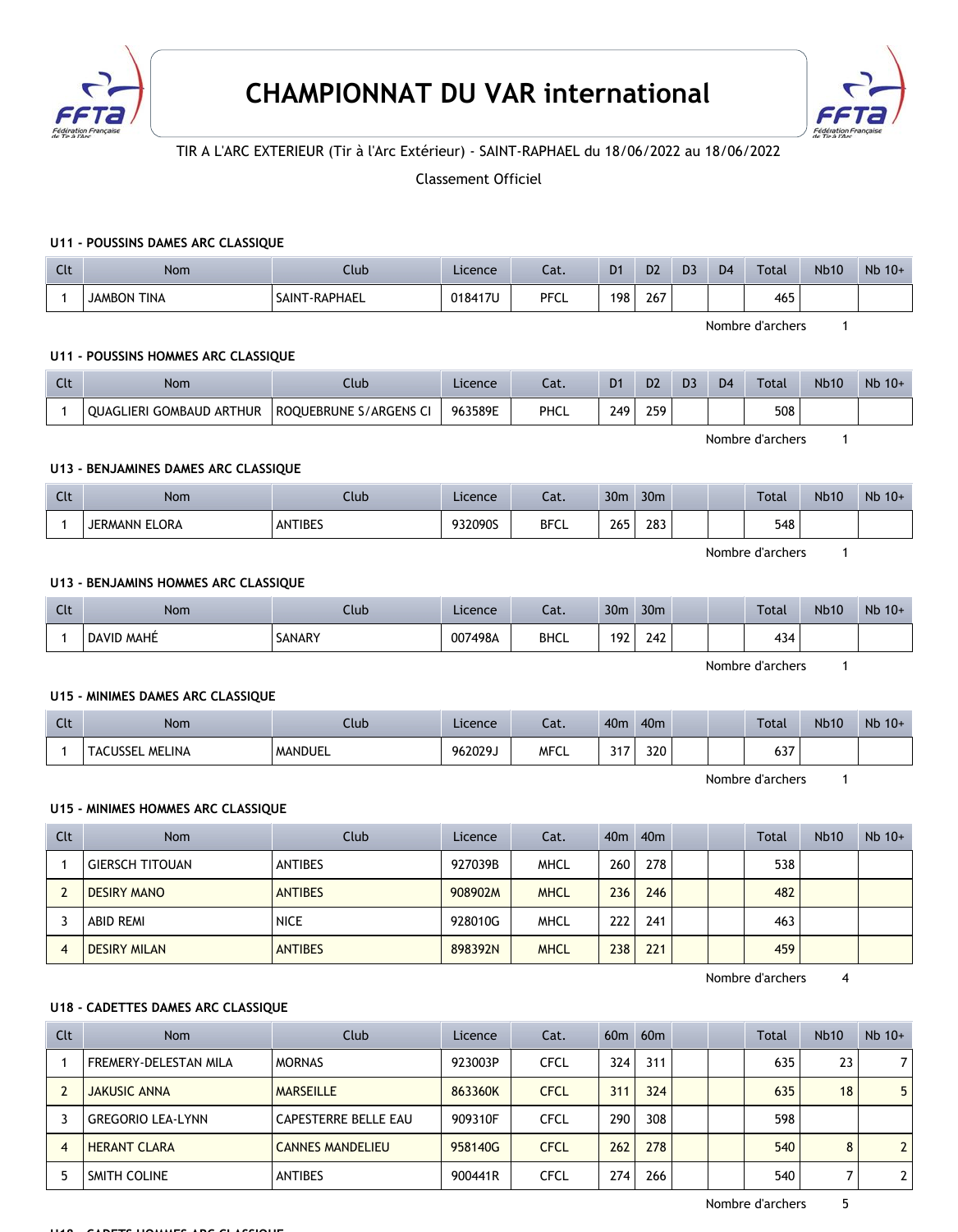| <b>SUAU MANEK</b>      | SOUILLAC      | 864208G | <b>CHCL</b> | 320 | 320 |  | 640 |  |
|------------------------|---------------|---------|-------------|-----|-----|--|-----|--|
| <b>FRANCOIS PIERRE</b> | <b>TOULON</b> | 869713R | <b>CHCL</b> | 307 | 312 |  | 619 |  |
| DISBEAUX MAHE          | FRONTIGNAN    | 862145P | <b>CHCL</b> | 304 | 295 |  | 599 |  |

Nombre d'archers 3

# **U21 - JUNIORS DAMES ARC CLASSIQUE 70m - 122cm**

| $\sim$<br>uu. | <b>Nom</b>            | Llub                    | Licence | $\sim$<br>cal. | 70 <sub>m</sub> | 70 <sub>m</sub> |  | Total     | <b>Nb10</b> | $Nb$ 10+ |
|---------------|-----------------------|-------------------------|---------|----------------|-----------------|-----------------|--|-----------|-------------|----------|
|               | <b>LIAUDOIS FANNY</b> | <b>CANNES MANDELIEU</b> | 958141H | JFCL           | 240             | ר ר<br>LJL      |  | רי<br>4/2 |             |          |

Nombre d'archers 1

#### **SENIORS 1 HOMMES ARC CLASSIQUE 70m - 122cm**

| Clt            | <b>Nom</b>                  | Club                    | Licence | Cat.               |     | 70m 70m |  | <b>Total</b> | <b>Nb10</b> | $Nb$ 10+ |
|----------------|-----------------------------|-------------------------|---------|--------------------|-----|---------|--|--------------|-------------|----------|
|                | BEDROSSIAN BRYAN            | <b>CANNES MANDELIEU</b> | 628764P | S <sub>1</sub> HCL | 323 | 331     |  | 654          |             |          |
| $\overline{2}$ | <b>KREJ GREGORY</b>         | <b>MOUANS SARTOUX</b>   | 602879D | S <sub>1</sub> HCL | 297 | 312     |  | 609          |             |          |
|                | AHMED AISSA LAURIAN         | <b>MOUANS SARTOUX</b>   | 887311U | S <sub>1</sub> HCL | 303 | 300     |  | 603          |             |          |
| 4              | <b>TARDY PIERRE ANTOINE</b> | <b>CANNES MANDELIEU</b> | 628751A | S <sub>1</sub> HCL | 290 | 305     |  | 595          |             |          |
| 5              | LERDA JULIEN                | <b>CANNES MANDELIEU</b> | 652777R | S <sub>1</sub> HCL | 288 | 287     |  | 575          |             |          |
| 6              | <b>LANDEAU THOMAS</b>       | <b>OLLIOULES</b>        | 658806U | S <sub>1</sub> HCL | 257 | 259     |  | 516          |             |          |

Nombre d'archers 6

### **SENIORS 2 DAMES ARC CLASSIQUE 70m - 122cm**

| $\sim$<br>นเ | Nom                        | Llub        | Licence | - 11<br>cal. | 70 <sub>m</sub> | 70 <sub>m</sub> |  | <b>Total</b> | <b>Nb10</b> | $Nb$ 10+ |
|--------------|----------------------------|-------------|---------|--------------|-----------------|-----------------|--|--------------|-------------|----------|
|              | <b>DELPHINE</b><br>RENAULT | <b>NICE</b> | 734717F | S2FCL        | 224<br>، رے     | 196             |  | $\sim$<br>42 |             |          |

Nombre d'archers 1

# **SENIORS 2 HOMMES ARC CLASSIQUE 70m - 122cm**

| Clt | <b>Nom</b>                 | Club              | Licence | Cat.               |     | 70 <sub>m</sub> 70 <sub>m</sub> |  | Total | <b>Nb10</b> | $Nb$ 10+ |
|-----|----------------------------|-------------------|---------|--------------------|-----|---------------------------------|--|-------|-------------|----------|
|     | <b>GOSSELIN FRANCK</b>     | TRANS EN PROVENCE | 895490J | S <sub>2</sub> HCL | 289 | 305                             |  | 594   |             |          |
|     | <b>SERGIO DENIS</b>        | <b>OLLIOULES</b>  | 430117U | S3HCL              | 278 | 284                             |  | 562   |             |          |
|     | <b>TSYREMPILOV DORZHO</b>  | MONACO (MON)      | 997977H | S <sub>2</sub> HCL | 268 | 273                             |  | 541   |             |          |
|     | <b>GUERINEAU SEBASTIEN</b> | <b>OLLIOULES</b>  | 009994N | S <sub>2</sub> HCL | 265 | 255                             |  | 520   |             |          |
|     | AKLI YACINE                | LA VERDIERE       | 925308V | S <sub>2</sub> HCL | 248 | 241                             |  | 489   |             |          |

Nombre d'archers 5

### **SENIORS 3 DAMES ARC CLASSIQUE 60m - 122cm**

| Clt | Nom                 | Club          | Licence | Cat.  | 60 <sub>m</sub> | 60 <sub>m</sub> |  | <b>Total</b> | <b>Nb10</b> | $Nb$ 10+ |
|-----|---------------------|---------------|---------|-------|-----------------|-----------------|--|--------------|-------------|----------|
|     | MAROUEZ MARIE-JOSEE | <b>FREJUS</b> | 364779Z | S3FCL | 157             | 229             |  | 386          |             |          |

Nombre d'archers 1

#### **SENIORS 3 HOMMES ARC CLASSIQUE 60m - 122cm**

| Clt | <b>Nom</b>            | Club.   | Licence | Cat.  | 60 <sub>m</sub> | 60 <sub>m</sub> |  | <b>Total</b> | <b>Nb10</b> | $Nb$ 10+ |
|-----|-----------------------|---------|---------|-------|-----------------|-----------------|--|--------------|-------------|----------|
|     | DECLEVES CHRISTIAN    | LORGUES | 895591U | S3HCL | 282             | 310             |  | 592          |             |          |
|     | <b>DAHMAN NORDINE</b> | LORGUES | 912538P | S3HCL | 260             | 269             |  | 529          |             |          |

Nombre d'archers 2

# **SENIORS 1 HOMMES ARC A POULIES 50m - 80cm**

| $\sim$<br><b>CLL</b> | <b>Nom</b>           | Llub                | Licence | .<br>.<br>cal.                 | 50 <sub>m</sub> | 50 <sub>m</sub> |  | <b>Total</b> | <b>Nb10</b> | Nb 10+ |
|----------------------|----------------------|---------------------|---------|--------------------------------|-----------------|-----------------|--|--------------|-------------|--------|
|                      | <b>GOWARD THOMAS</b> | <b>GARDE</b><br>ட்ட | 748931F | S <sub>1</sub> HC <sub>C</sub> | 284             | 316             |  | 600          |             |        |